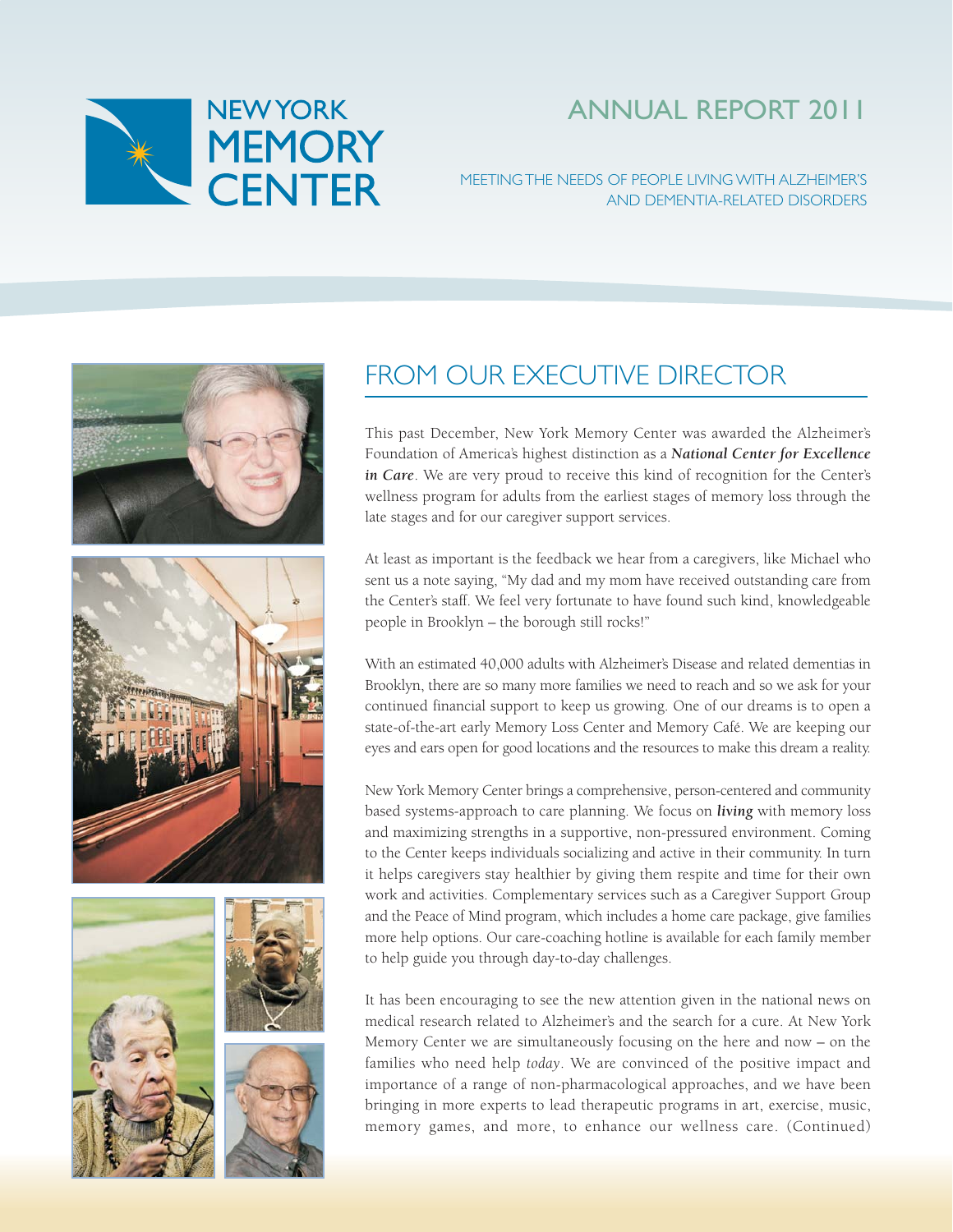## FROM OUR EXECUTIVE DIRECTOR

(continued)

If you have not visited the Center, please see for yourself why our program is special. Follow the links on our website, nymemorycenter.org, to see reporter Carol Anne Riddell's "Science&U" segment about brain-training at our Center that was broadcast in November 2011. Recently Susanne Dollnig, a student at the New York Film Academy, created a 10-minute video about our members and New York Memory Center. This spring she is entering it in film contests, and we'll also have a link on our website.

As we work to expand our programmatic offerings we seek contracts and grants from a range of sources, but we continue to need the support of individuals like you. Last fall we received a \$15,000 matching grant from the Brooklyn Community Foundation. We're close to meeting the match but we still need your help to complete the match by June 30. Your gifts will provide scholarships for wellness programming at our Center for new members in need of financial help:

- \$75 covers **one day**
- \$375 covers **one week**
- \$1,500 covers **one month**

Another caregiver sent us a thank you card and said, "Hope the center will always remain in existence for those who are in need." One way to make certain that these services will continue is to consider making a provision in your will for a gift to New York Memory Center.

Caregiving is a dynamic process, both for the families involved and for the services offered by our Center. Different levels of support are required at each stage throughout the disease lifecycle. Your support helps us meet those needs as they arise, and we pledge to continue to provide services that meet the level of excellence for which we are noted.

Thank you very much for your role in helping so many families *live* with memory loss.

Sincerely,

**Christopher Nadeau** *Executive Director*

## HIGHLIGHTS FROM OUR YEAR

It was a busy and exciting year for New York Memory Center. Some of last year's highlights included:

- Contracting with a company that delivers a Mediterranean-based diet for the noontime meal
- Becoming certified trainers in the Therapeutic Thematic Arts Programming for Older Adults, TTAP Method
- Offering educational sessions for caregivers on subjects including communication techniques and managing behavioral symptoms, and partnering with the Alzheimer's Association, New York City Chapter, to offer the four-part intensive "Family Caregiver Workshop" series.
- Partnering with the New York College of Podiatric Medicine to research problems with brain abnormalities and balance in hopes of extending mobility for persons with dementia
- Continuing the Lotus Club for persons with early stage dementia to maximize independence and minimize excess disability
- Advocating on the local and national levels: we submitted a detailed letter to the National Alzheimer's Project Advisory Council, and we are working with New York City Council Speaker Christine Quinn and the chairs of the Health and Aging Committees to create a strategic plan for Alzheimer's and dementia care for New York City
- Joining a pilot project with the Memory Training Centers of America, which has shown measurable improvement in cognition with the participants
- Meeting with individuals from the legal system in Brooklyn to enhance awareness of the issues of elder abuse and how important caregiver respite programs are to reducing this problem
- Debuting our new Improv Program offered by Elders Share the Arts, a pilot program using innovative theater techniques to actively engage adults with memory loss and help them express their feelings without having to memorize lines or remember words and a story
- Welcoming Nazli Parvizi, Commissioner of the Mayor's Community Affairs Unit (CAU) along with two other CAU staff members as they toured NYMC
- Partnering with the American Heart Association as a "Senior Center Champion" in their community-based health initiative to raise awareness of the linkage between diet, fitness, and heart/brain health.
- Development of our Artists in Residence Program supported by a grant from the Corcoran Cares program of Corcoran Real Estate of Brooklyn.



 *Your staff's dedication to all of the participants and keeping them active has been greatly appreciated on many levels. As you already know, every chance we get, we recommend the Center to those in need!*

*– Betty & Michael*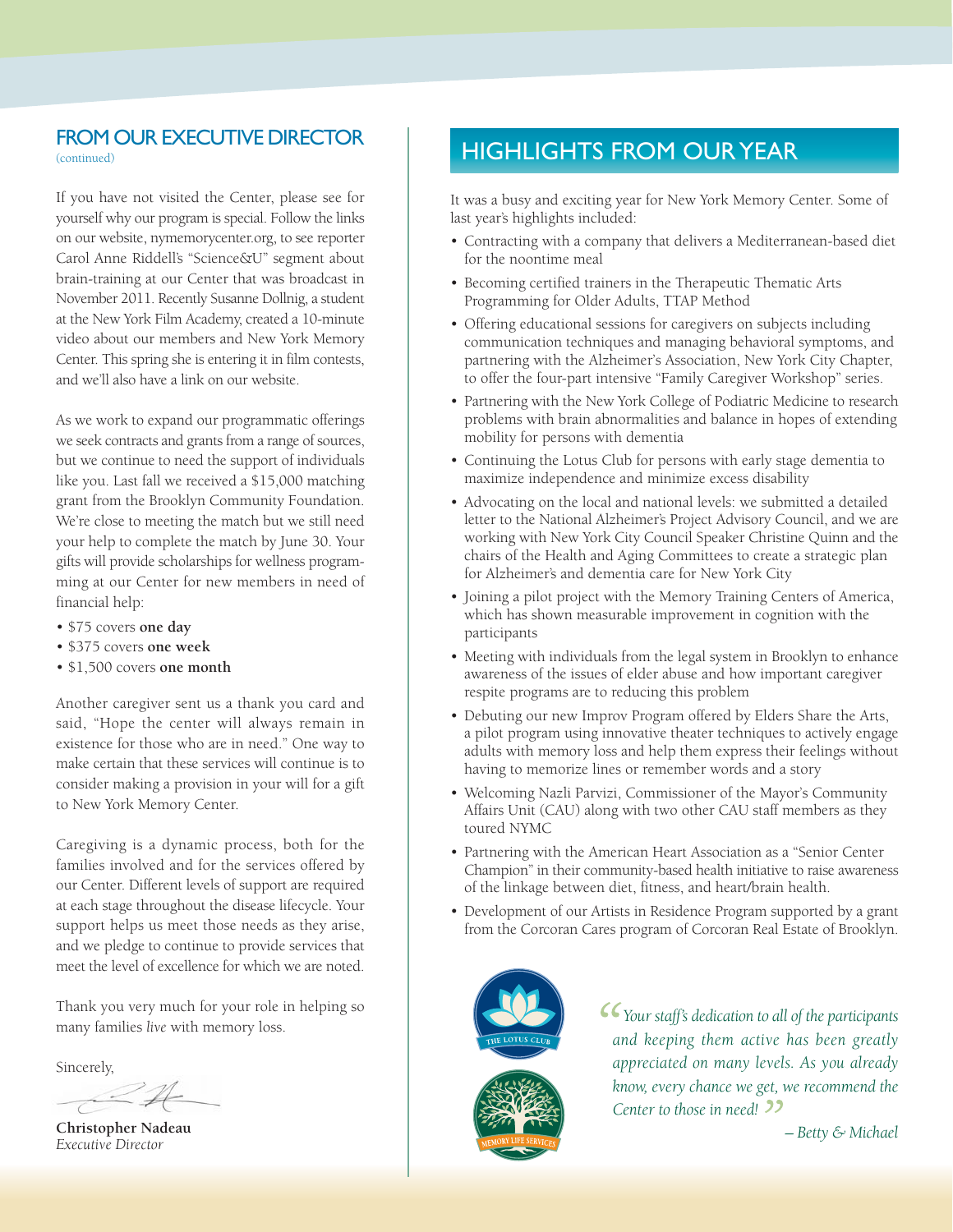

**1)** Center artists (l to r, front) Kathleen, Ruthie, Ola, and Shirley attended the opening reception for the "Autumn Memories"<br>art show, which was on display in the lobby at New York<br>Methodist Hospital throughout the fall. Art Consultant Tara<br>Kacak (right) coordinated the project, and Center Christopher Nadeau (back center), Josephine Brown, and Reed Craig joined in the opening fun.

**2)** Lucy works on a Cognitive Computer Training program in our Memory Technology Center.

**3)** Yvonne (left) and Ola enjoy a percussion therapy session.

**4)** Anna (left) and Sylvia show off their fancy footwork at a holiday party.

**5)** Manuela plays a serious drum with Consulting Percussionist

**6)** A grant from businesses and elected officials allowed us to upgrade our clinical software and provide better care plans for families. Pictured: Time Warner Cable Regional Vice President of Government Relations Rory Whelan; Assemblyman Jim Brennan; Brooklyn Community Foundation President Marilyn Gelber; Assemblywoman Joan Millman; NY Memory Center Executive Director Christopher Nadeau; and Selfhelp Community Services Managing Director Tova Klein, who also received a grant.

**7)** Kathleen, Shirley, and Miss Olivia (l to r) participate in an exercise to express emotions in the new Improv Program with leaders from Elders Share the Arts.

**8)** Nazli Parvizi, Commissioner of the Mayor's Community Affairs Unit (right) and other members of her staff visited the Center to learn how their office can be more supportive of

NYMC Program Director; Teresa Gonzalez, Chief of Staff, CAU; Samuel Pierre, North Brooklyn Borough Director, CAU; Jennie Smith-Peers, Executive Director, Elders Share the Arts

**9)** Intergenerational programming benefits everyone. We are lucky to share space in the Park Slope Neighborhood Family Center with a pre-school, and the children often visit to share stories, give a performance, or celebrate holidays with Center members.

**10)** Honorable Betsy Barros, Kings County Supreme Court, Guardianship Judge (middle) met with Executive Director Christopher Nadeau to talk about the difficult issue of elder abuse and ways that the legal system can intervene more effectively.